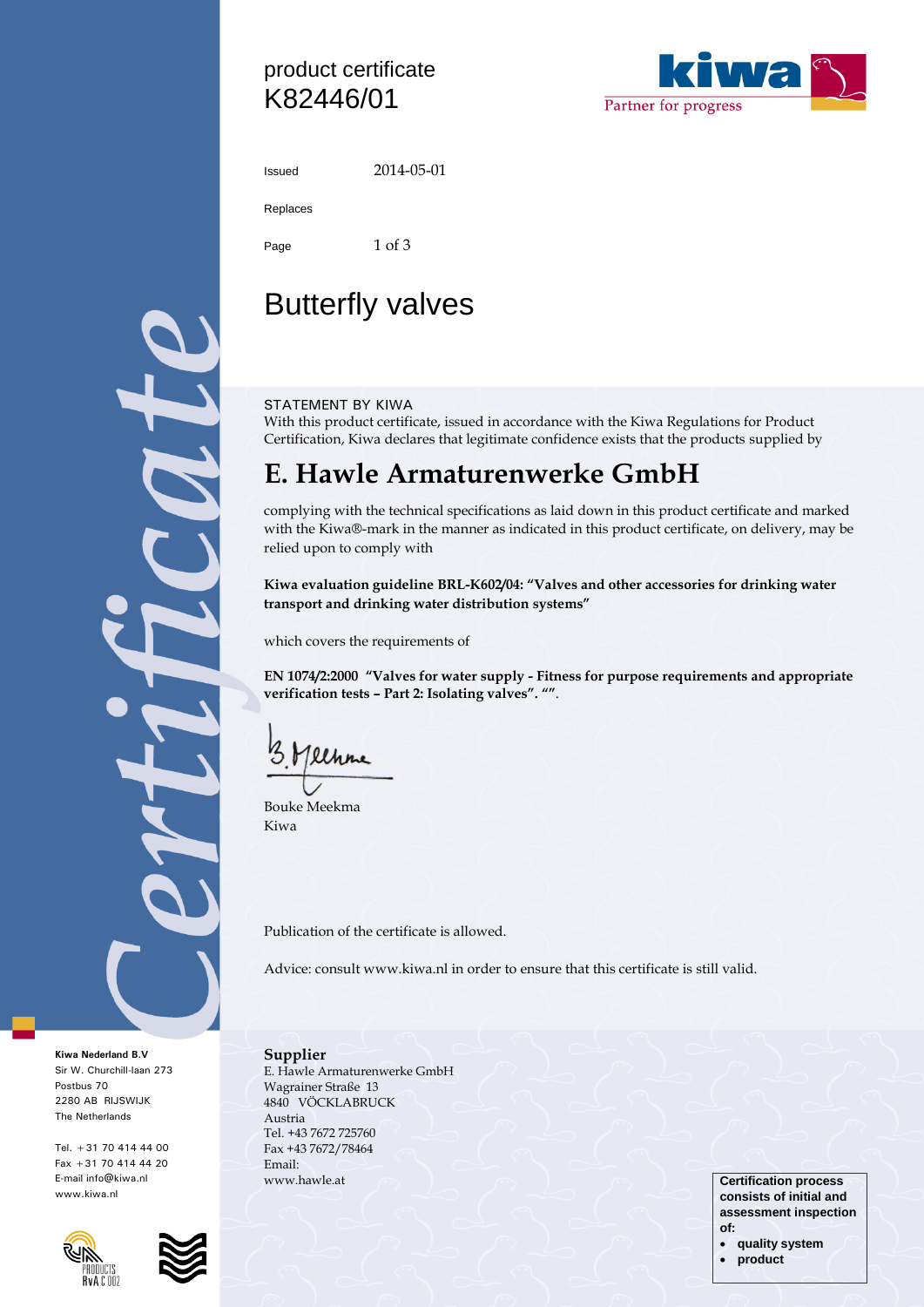## Kiwa<sup>®</sup> product certificate K82446/01 Page 2 of 3

## Butterfly valves

#### **Product specification**

The products mentioned below belong to this certificate Type 9881and Type 9881K, PN 10 and PN16, manually operated DN 150 DN 200 DN 250 DN 300 DN 350 DN 400 DN 450 DN 500

DN 600 DN 700 DN 800 DN 900 DN 1000 DN 1100 DN 1200

#### **Application and use**

Butterfly valves are designed to, both underground and overground, be used in pipes for drinking water or raw material for drinking water, with a maximum medium temperature of 30 °C. The valves are designed to open or shut off the pipes and not for regulation purposes.

#### **Toxicological requirements**

#### Approval:

This product is approved on the basis of the requirements set in the "Regeling materialen en chemicaliën watervoorziening" (Regulation materials and chemicals drinking water and warm tap water supply"; published in the Government Gazette).

#### ATA criteria:

The ATA product certification is based on two main criteria. It shall permanently comply with:

- The product recipe approved during the assessment procedure. The recipe is laid down in the for confidentiality reasons undisclosed appendix ATA to certificate K82446 This recipe is not to be changed without prior approval by Kiwa according to the Kiwa-ATA-approval procedure;
- Specific ATA-product requirements, laid down in appendix ATA to certificate K82446. For confidentiality reasons this appendix ATA is not public.

#### **Marking**

The Kiwa®-mark products are marked with the word mark "KIWA" together with  $\mathbb{S}$  or the abbreviated word mark  $\mathbb{C}$ The fittings shall be provided with at least the following marks:

Compulsory specifications:

- name or mark of manufacturer: on the body or specification plate;
- identification of the shell material(s): on the body or specification plate;
- nominal size "DN …": on the body or specification plate;
- nominal working pressure "PN …": on the body or specification plate;
- identification of the year of manufacture: on the body or specification plate.

#### Method of marking:

- Non-erasable:
- visible after assembly.

#### **RECOMMENDATIONS FOR CUSTOMERS**

Check at the time of delivery whether: